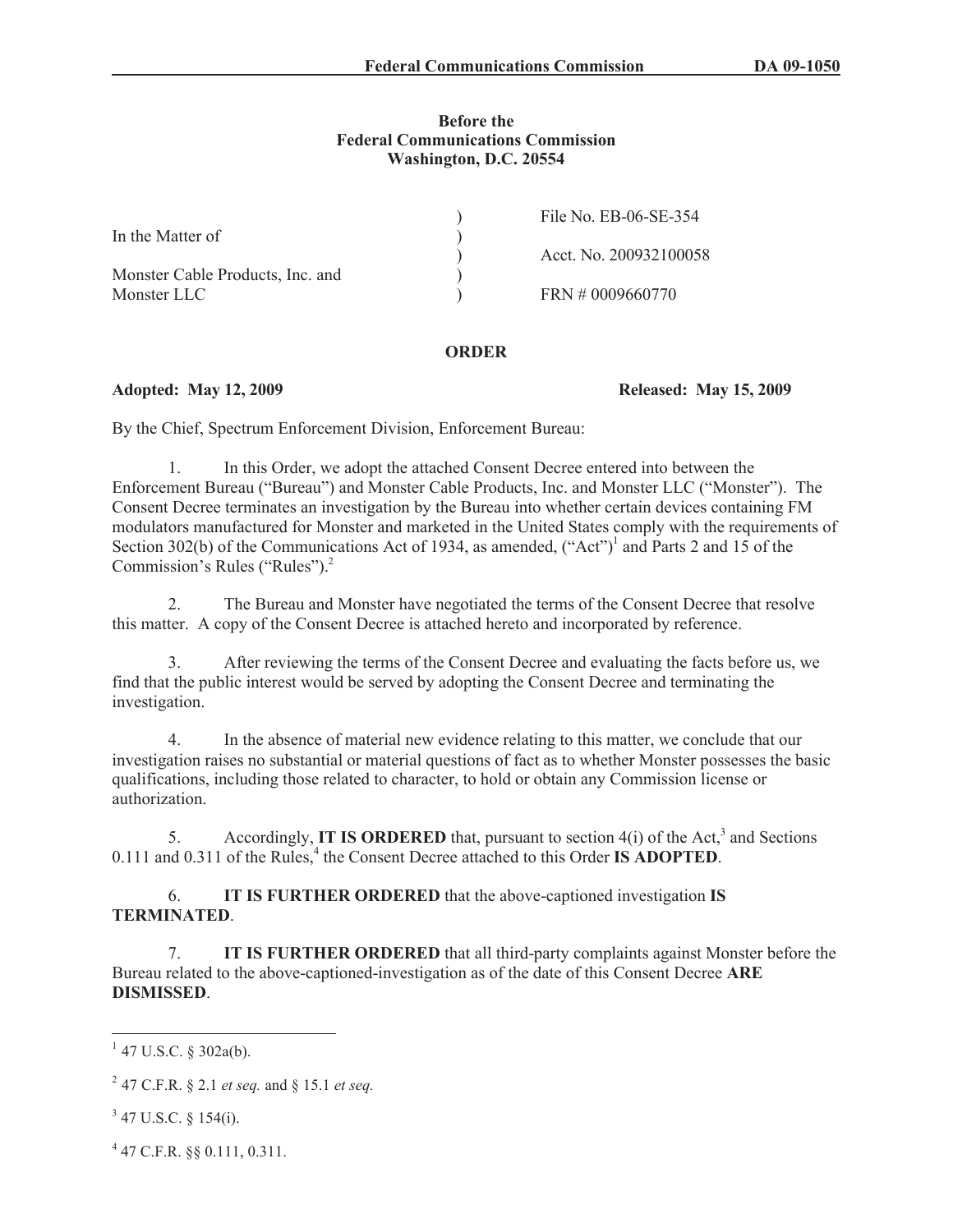8. **IT IS FURTHER ORDERED** that a copy of this Order and Consent Decree shall be sent by first class mail and certified mail, return receipt requested, to David Tognotti, General Counsel and Vice President of Administration, Monster Cable Products, Inc. and Monster LLC, 7251 West Lake Mead Blvd., Suite 342, Las Vegas, NV 89128, and to Colin S. Stretch, Kellogg Huber Hansen Todd Evans & Figel, 1615 M Street, NW, Suite 400, Washington, DC 20036.

## FEDERAL COMMUNICATIONS COMMISSION

Kathryn S. Berthot Chief, Spectrum Enforcement Division Enforcement Bureau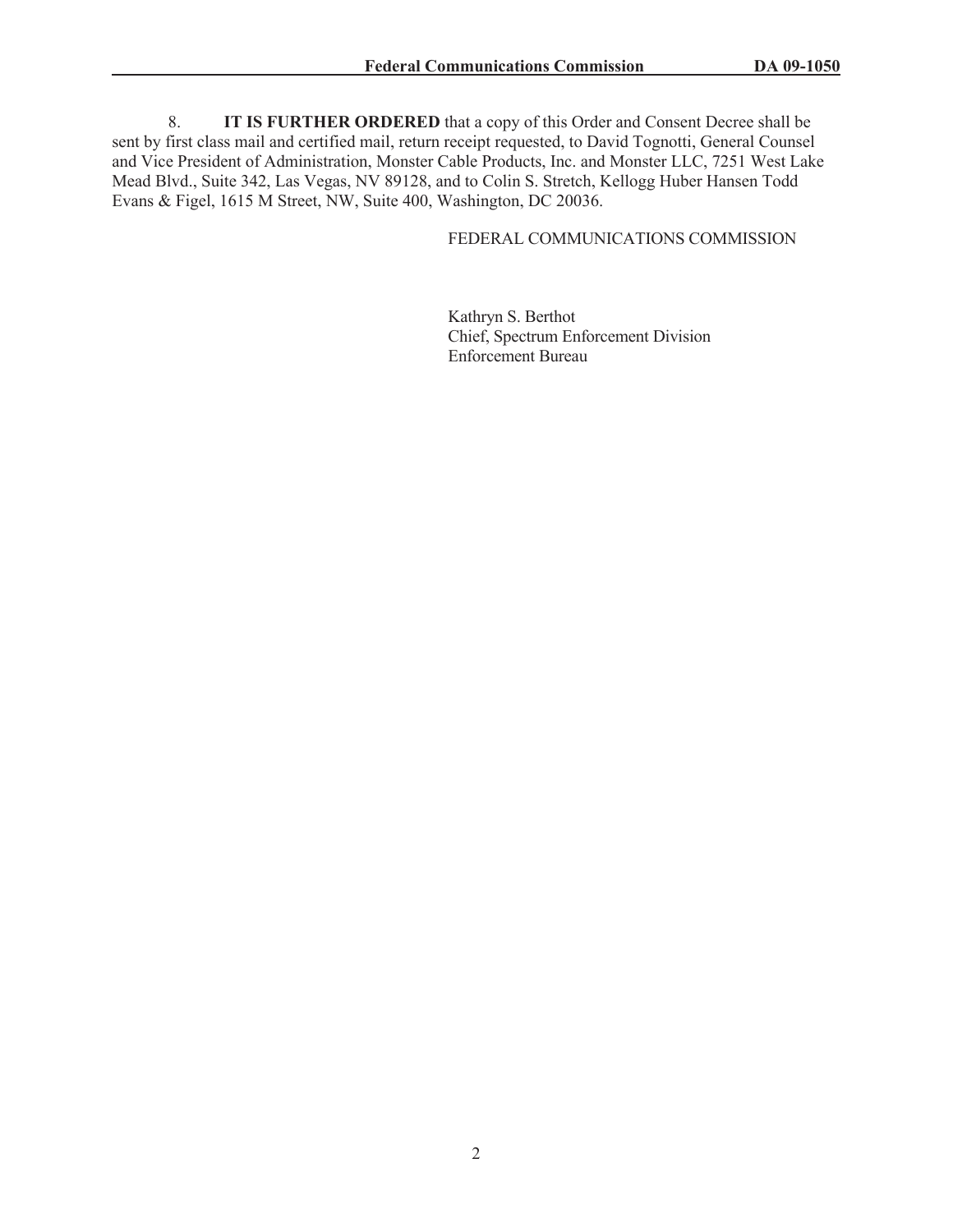#### **Before the Federal Communications Commission Washington, D.C. 20554**

| In the Matter of                 |                        |
|----------------------------------|------------------------|
|                                  | File No. EB-06-SE-354  |
| Monster Cable Products, Inc. and | Acct. No. 200932100058 |
| Monster LLC                      | FRN # 0009660770       |

### **CONSENT DECREE**

The Enforcement Bureau ("Bureau") and Monster Cable Products, Inc. and Monster LLC ("Monster"), by their authorized representatives, hereby enter into this Consent Decree for the purpose of terminating the Bureau's investigation into whether certain devices containing FM modulators manufactured for Monster and marketed in the United States comply with the requirements of Section 302(b) of the Communications Act of 1934, as amended, ("Act")<sup>1</sup> and Parts 2 and 15 of the Commission's Rules  $({}^\circ$ Rules").<sup>2</sup>

## **I. DEFINITIONS**

- 1. For the purposes of this Consent Decree, the following definitions shall apply:
	- (a) "Act" means the Communications Act of 1934, as amended, 47 U.S.C. §§151 *et seq*.
	- (b) "Adopting Order" means an order of the Bureau adopting the terms and conditions of this Consent Decree without change, addition, deletion, or modification.
	- (c) "Bureau" means the Enforcement Bureau of the Federal Communications **Commission**
	- (d) "Commission" and "FCC" mean the Federal Communications Commission.
	- (e) "Compliance Plan" means the program described in this Consent Decree at paragraph 8.
	- (f) "Effective Date" means the date on which the Bureau releases the Adopting Order.
	- (g) "Monster" means Monster Cable Products, Inc. and Monster LLC and its predecessors-in-interest and successors-in-interest.
	- (h) "Investigation" means the investigation commenced by the Bureau's February 9, 2007 Letter of Inquiry<sup>3</sup> to Monster regarding whether certain devices with wireless FM modulators, manufactured for Monster and marketed by Monster, comply with Section 302(b) of the Act<sup>4</sup> and Parts 2 and 15 of the Rules.<sup>5</sup>

 $1$  47 U.S.C. § 302a(b).

<sup>2</sup> 47 C.F.R. § 2.1 *et seq.* and § 15.1 *et seq.*

<sup>&</sup>lt;sup>3</sup> Letter from Kathryn S. Berthot, Deputy Chief, Spectrum Enforcement Division, Enforcement Bureau, to David Tognotti, General Counsel, Monster, LLC (February 9, 2007) ("February 9, 2007 LOI").

 $4$  47 U.S.C. § 302a(b).

<sup>5</sup> 47 C.F.R. §§ 2.1 *et seq.* and 15.1 *et seq.*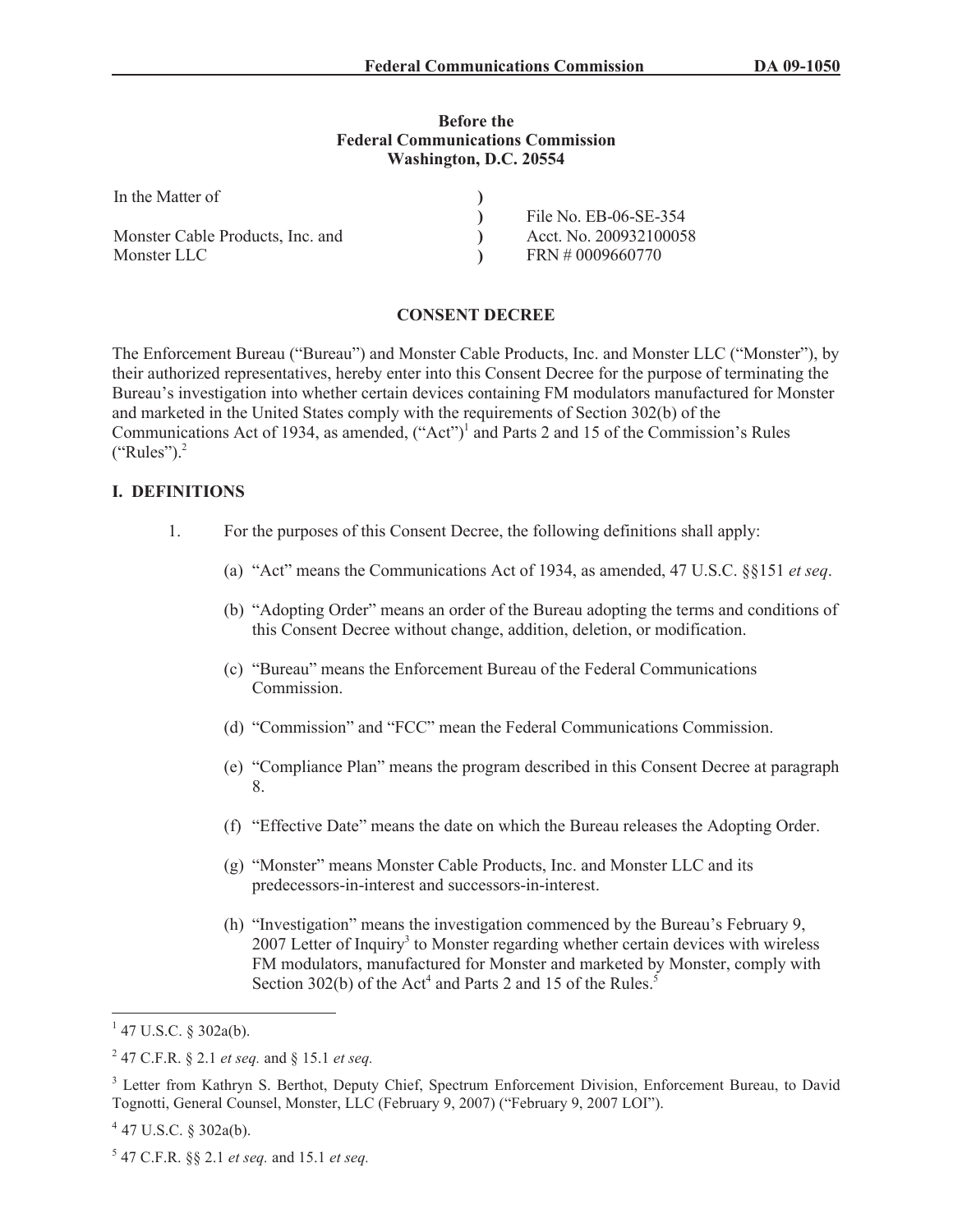- (i) "Parties" means Monster and the Bureau.
- (j) "Rules" means the Commission's Rules found in Title 47 of the Code of Federal Regulations.

## **II. BACKGROUND**

2. Pursuant to Section 302(b) of the Act<sup>6</sup> and Parts 2 and 15 of the Rules,<sup>7</sup> certain radio frequency devices, including wireless FM modulators, must be authorized in accordance with the processes set forth in the Rules and comply with all applicable technical standards and labeling requirements prior to importation into, or marketing in, the United States.

3. On February 9, 2007, the Bureau issued a Letter of Inquiry ("LOI") to Monster.<sup>8</sup> The LOI directed Monster, among other things, to submit a sworn written response to a series of questions relating to its manufacture and marketing of the Monster iCarPlay Wireless device. Monster responded to the February 9, 2007 LOI on March 12, 2007. $9$ 

# **II. TERMS OF AGREEMENT**

4. **Adopting Order.** The Parties agree that the provisions of this Consent Decree shall be subject to final approval by the Bureau by incorporation of such provisions by reference in the Adopting Order without change, addition, modification, or deletion.

5. **Jurisidiction**. Monster agrees that the Bureau has jurisdiction over it and the matters contained in this Consent Decree and has the authority to enter into and adopt this Consent Decree.

6. **Effective Date; Violations.** The Parties agree that this Consent Decree shall become effective on the date on which the Bureau releases the Adopting Order. Upon release, the Adopting Order and this Consent Decree shall have the same force and effect as any other Order of the Bureau. Any violation of the Adopting Order or of the terms of this Consent Decree shall constitute a separate violation of a Bureau Order, entitling the Bureau to exercise any rights and remedies attendant to the enforcement of a Commission Order.

7. **Termination of Investigation.** In express reliance on the covenants and representations in this Consent Decree and to avoid further expenditure of public resources, the Bureau agrees to terminate its investigation. In consideration for the termination of said investigation, Monster agrees to the terms, conditions, and procedures contained herein. The Bureau further agrees that in the absence of new material evidence, the Bureau will not use the facts developed in this investigation through the Effective Date of the Consent Decree, or the existence of this Consent Decree, to institute, on its own motion, any new proceeding, formal or informal, or take any action on its own motion against Monster concerning the matters that were the subject of the investigation. The Bureau also agrees that it will not use the facts developed in this investigation through the Effective Date of this Consent Decree, or the existence of this Consent Decree, to institute on its own motion any proceeding, formal or informal, or take any action on its own motion against Monster with respect to Monster's basic qualifications,

 $6$  47 U.S.C. § 302a(b).

<sup>7</sup> 47 C.F.R. §§ 2.1 et *seq.* and 15.1 *et seq.*

 $8$  February 9, 2007 LOI.

<sup>&</sup>lt;sup>9</sup> Letter from Colin S. Stretch to Neal McNeil, Spectrum Enforcement Division, Enforcement Bureau (March 12, 2007).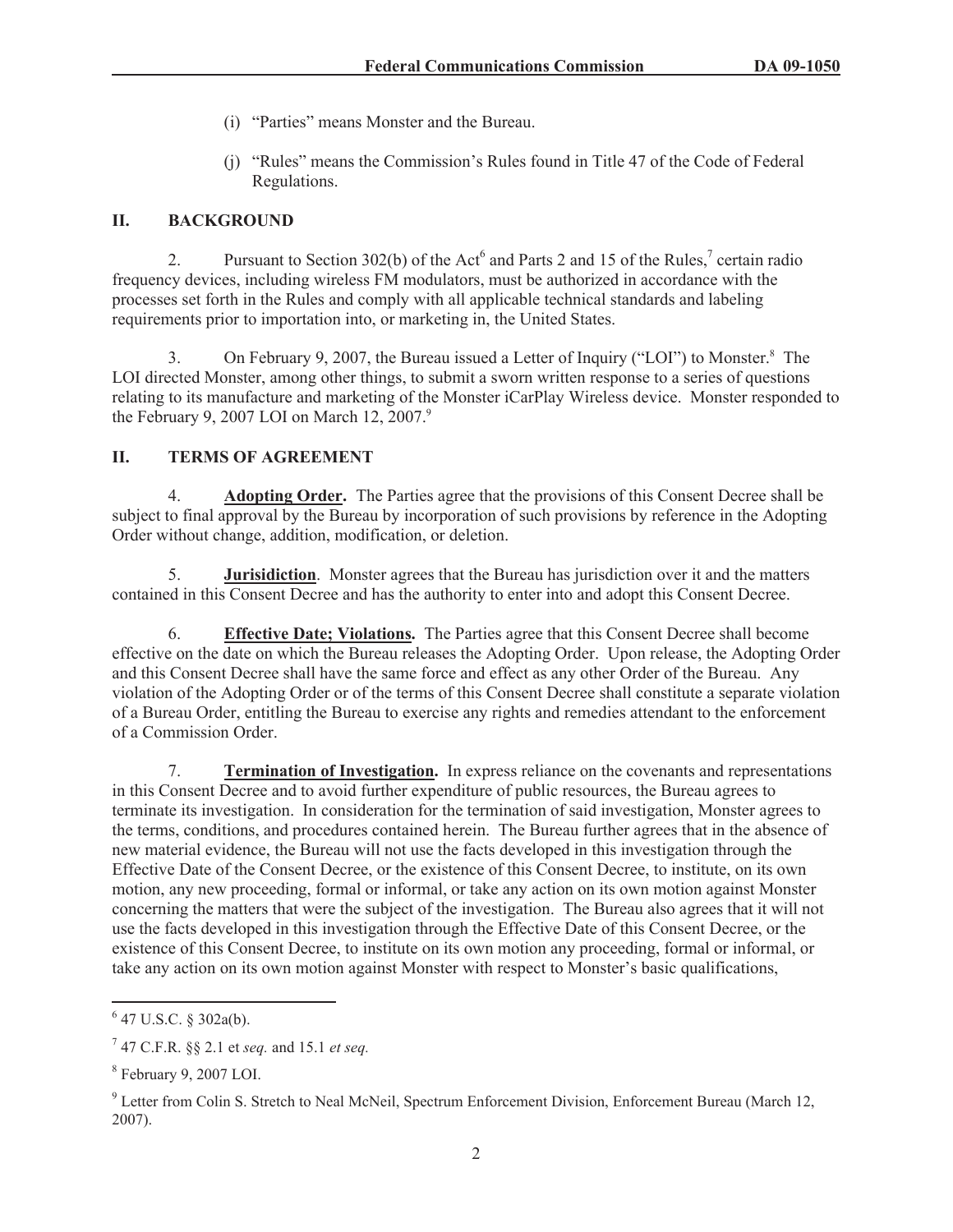including its character qualifications, to be a Commission licensee or hold or obtain new Commission authorizations.

8. **Compliance Plan.** For purposes of settling the matters set forth herein, Monster agrees to maintain an FCC Compliance Plan ("Compliance Plan") related to Monster's future compliance with the Act, the Commission's Rules, and the Commission's Orders. The Compliance Plan will include the following components:

- (a) **FCC Compliance Procedures**. Monster shall develop and update as necessary appropriate FCC Compliance Procedures. Relevant Monster personnel shall be made aware of the FCC Compliance Procedures and shall be required to follow them. The FCC Compliance Procedures will include appropriate steps to ensure that intentional radiators that Monster markets and sells in the United States comply with the Act and the Commission's Rules to the extent applicable.
- (b) **Compliance Officer**. Monster shall designate a Compliance Officer ("Compliance Officer") who will be responsible for implementing and administering the Compliance Plan.
- (c) **Compliance Reports.** Monster will file compliance reports with the Commission ninety days after the Effective Date, twelve months after the Effective Date, and twenty-four months after the Effective Date. Each compliance report shall include a compliance certificate from an officer, as an agent of Monster, stating that the officer has personal knowledge that Monster has established operating procedures intended to ensure compliance with this Consent Decree, together with an accompanying statement explaining the basis for the officer's compliance certification. All compliance reports shall be submitted to the Chief, Spectrum Enforcement Division, Enforcement Bureau, Federal Communications Commission, 445 12th Street, S.W., Washington, D.C. 20554. All reports shall also be submitted electronically to Neal McNeil at Neal.McNeil@fcc.gov and to Kathy Berthot at Kathy.Berthot@fcc.gov.
- (d) **Termination Date.** Unless stated otherwise, the requirements of this Consent Decree will expire twenty-four months after the Effective Date.

9. **Voluntary Contribution**. Monster agrees that it will make a voluntary contribution to the United States Treasury in the amount of twelve thousand, five hundred ollars (\$12,500). The payment will be made within thirty (30) days after the Effective Date of the Adopting Order. The payment must be made by check or similar instrument, payable to the Order of the Federal Communications Commission. The payment must include the Account Number and FRN Number referenced in the caption to the Adopting Order. Payment by check or money order may be mailed to Federal Communications Commission, P.O. Box 979088, St. Louis, MO 63197-9000. Payment by overnight mail may be sent to U.S. Bank – Government Lockbox #979088, SL-MO-C2-GL, 1005 Convention Plaza, St. Louis, MO 63101. Payment by wire transfer may be made to ABA Number 021030004, receiving bank TREAS/NYC, and account number 27000001. For payment by credit card, an FCC Form 159 (Remittance Advice) must be submitted. When completing the FCC Form 159, enter the Account number in block number 23A (call sign/other ID), and enter the letters "FORF" in block number 24A (payment type code). Monster will also send electronic notification on the date said payment is made to Neal McNeil at Neal.McNeil@fcc.gov and to Kathy Berthot at Kathy.Berthot@fcc.gov.

10. **Waivers.** Monster waives any and all rights it may have to seek administrative or judicial reconsideration, review, appeal or stay, or to otherwise challenge or contest the validity of this Consent Degree and the Adopting Order, provided the Bureau issues an Adopting Order adopting the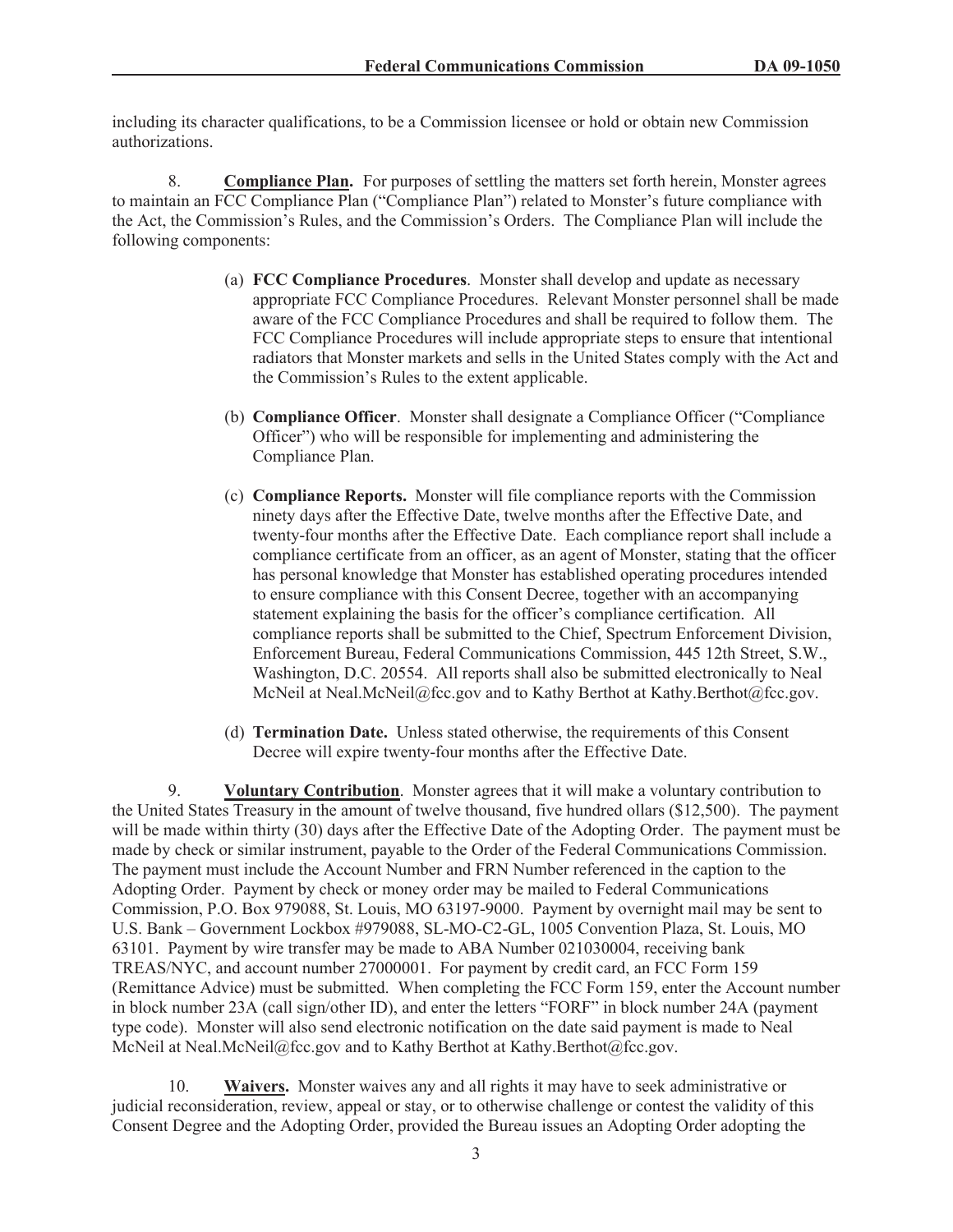Consent Decree without change, addition, modification, or deletion. Monster shall retain the right to challenge Commission interpretation of the Consent Decree or any terms contained herein. If either Party (or the United States on behalf of the Commission) brings a judicial action to enforce the terms of the Adopting Order, neither Monster nor the Commission shall contest the validity of the Consent Decree or the Adopting Order, and Monster shall waive any statutory right to a trial *de novo*. Monster hereby agrees to waive any claims it may otherwise have under the Equal Access to Justice Act, 5 U.S.C. § 504 and 47 C.F.R. § 1.1501 *et seq*., relating to the matters addressed in this Consent Decree.

11. **Invalidity.** In the event that this Consent Decree is rendered invalid by any court of competent jurisdiction, this Consent Decree shall become null and void and may not be used in any manner in any legal proceeding.

12. **Subsequent Rule or Order.** The Parties agree that if any provision of this Consent Decree conflicts with any subsequent rule or Order adopted by the Commission (except an Order specifically intended to revise the terms of this Consent Decree to which Monster does not expressly consent) that provision will be superseded by such Commission rule or Order.

**Successors and Assigns.** Monster agrees that the provisions of this Consent Decree shall be binding on its successors, assigns, and transferees.

14. **Final Settlement.** The Parties agree and acknowledge that this Consent Decree shall constitute a final settlement between the Parties. The Parties further agree that this Consent Decree does not constitute an adjudication on the merits or a factual or legal finding or determination regarding any compliance or noncompliance with the requirements of the Act or the Commission's Rules and Orders. The Parties agree that this Consent Decree is for settlement purposes only and that by agreeing to this Consent Decree, Monster does not admit or deny noncompliance, violation or liability for violating the Act or Rules in connection with the matters that are the subject of this Consent Decree.

15. **Modifications.** This Consent Decree cannot be modified without the advance written consent of both Parties.

16. **Paragraph Headings.** The headings of the Paragraphs in this Consent Decree are inserted for convenience only and are not intended to affect the meaning or interpretation of this Consent Decree.

17. **Authorized Representative.** Each party represents and warrants to the other that it has full power and authority to enter into this Consent Decree.